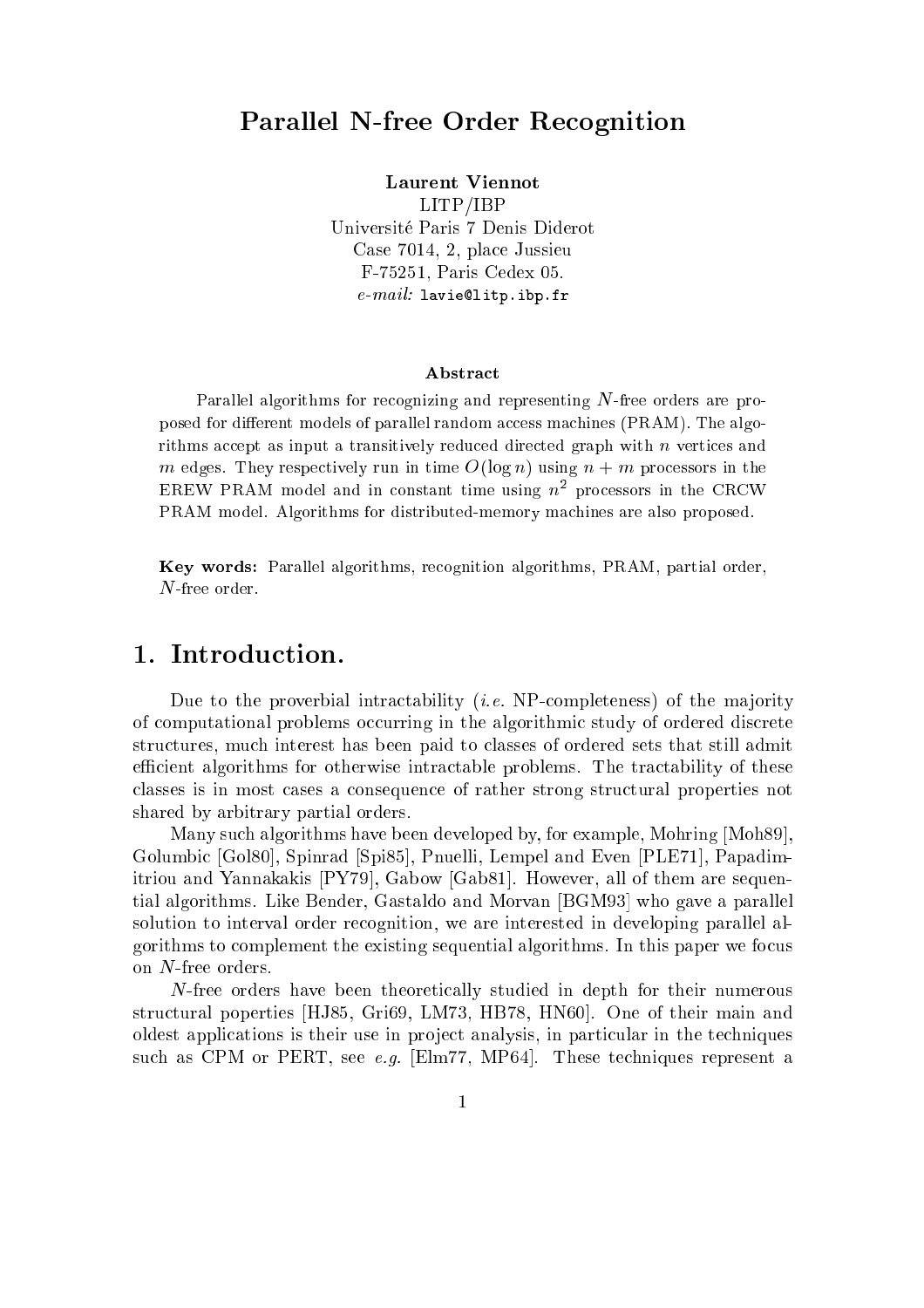project by a directed graph in which the edges correspond to the activities of the project and vertices correspond to events (the completion of all activities entering the vertex). In order-theoretic terms, this so-called activity-on-edge representation or PERT-network is just the edge diagram of an N-free order. If the original partial order describing the technological precedence constraints of the project is not Nfree, then dummy a
tivities are added to make it N-free. Many te
hniques have been proposed for this task, cf. [Sys84, Sys85, Spi86] for further references.

The other major application of N-free orders arose with the investigation of the jump number. This lassi
al parameter an be omputed by a simple greedy algorithm in N-free orders [Riv82], and is also related to several structural properties of N-free orders.

The fastest known N-free recognition algorithms assume that the partial order P is given in transitively reduced form and construct an edge diagram if P is Nfree. Their running time is  $O(n+m)$ , where *n* is the number of vertices and *m* is the number of edges in the transitive reduction of  $P$ . The first such algorithm is implicitly contained in the recognition algorithm for series-parallel partial orders in [VTL82]. The first "explicit" linear N-free recognition algorithm appeared in [Sys82]. Another important result is the algorithm of Ma and Spinrad [MS91] where no assumption on the input is made. It determines whether the transitive closure of a directed graph is an N-free order in  $O(n + m_t)$  time where  $m_t$  is the number of edges of the transitive closure of the input.

In this paper we propose parallel algorithms for recognizing  $N$ -free orders, and parallel algorithms for determining edge diagram representations.

Section 2 introduces the basic definitions and properties of N-free orders, which will be exploited in our recognition algorithms. In section 3 we propose PRAM parallel N-free order recognition algorithms for two models of PRAM: with exclusive memory accesses or with concurrent memory accesses. In section 4 we propose PRAM parallel algorithms for onstru
ting edge diagram representations. We present parallel recognition and representation algorithms for distributed memory ma
hines in se
tion 5.

## 2. Definition and properties of N-free orders.

A partial order will be denoted by  $P=(V, \leq),$  where V is the (finite) ground set of vertices and  $\lt$  is the *order relation*, *i.e.* an irreflexive and transitive relation whose pairs  $(u, v) \in \subset$  are written as  $u < v$   $(u, v \in V)$ . If  $u < v$  then u is called a predecessor of v and v is called a successor of u. If  $u < v$  and there is no  $w \in V$  with  $u < w < v$  then v is said to *cover* u (denoted by  $u \prec v$ ). We also say that v is an *immediate successor* of u (or u is an *immediate predecessor* of v). ImSucc(u) and  $\text{ImPred}(v)$  denote the set of all immediate successors and immediate predecessors of u.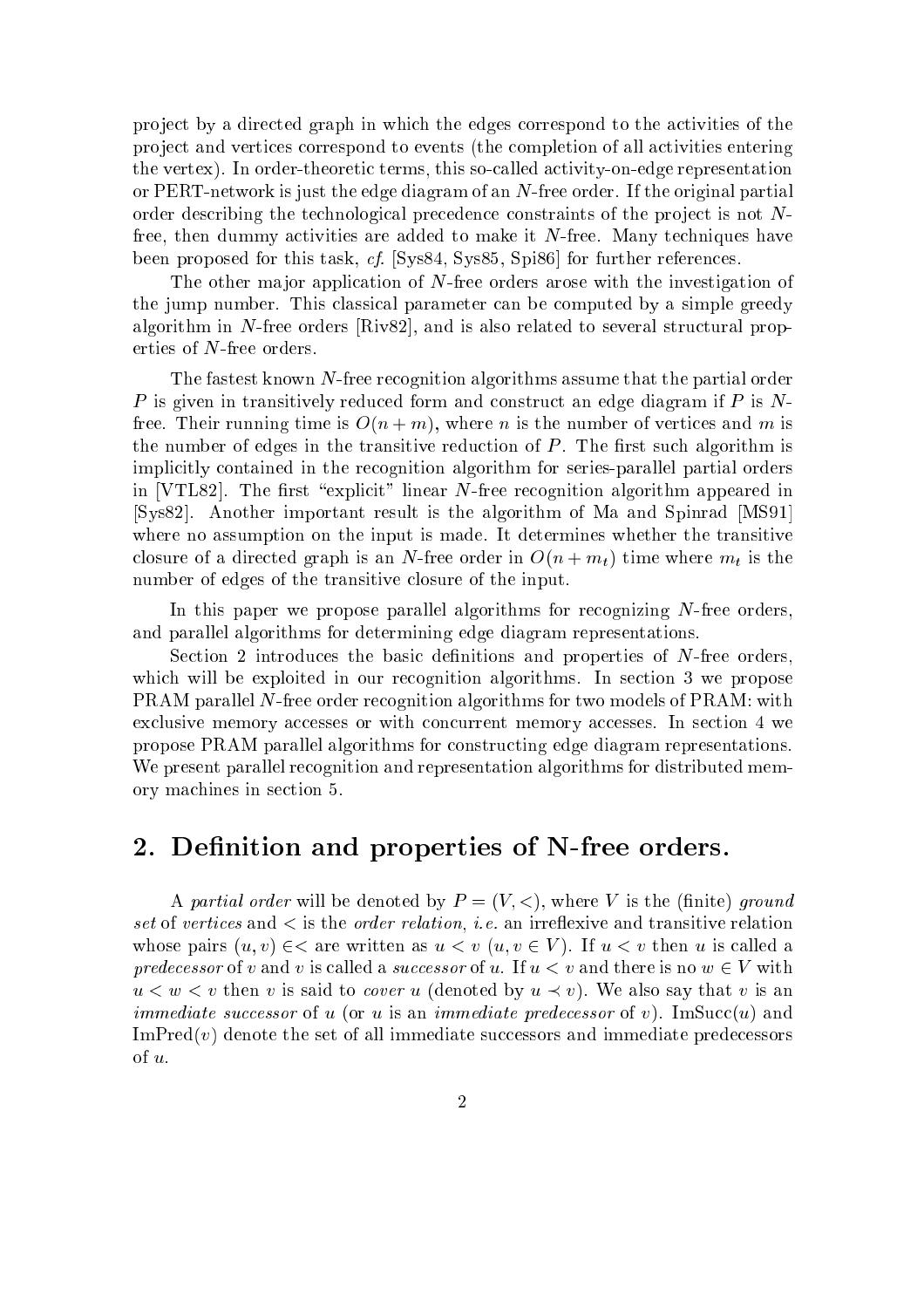Directed graphs may have parallel arcs but no loops. They are denoted by  $G = (V, \mathcal{A})$ , where V is the set of vertices and A is the set of directed edges or arcs. An arc  $a \in \mathcal{A}$  is directed from its tail u to its head v. We write  $a = (u, v)$ . If there are parallel arcs, we consider that  $A$  is a multiset. A *sink* is a vertex which is not a head of any arc, and a *source* is a vertex which is not a tail of any arc.

A *dag* is a directed acyclic graph (possibly with parallel edges). It is *transi*tively closed if  $(u, v), (v, w) \in A$  implies that  $(u, w) \in A$ , and transitively reduced if  $(u, w) \in A$  implies that there is no  $v \in V$  with  $(u, v) \in A$  and  $(v, w) \in A$ . Every arc  $(u, w)$  violating this condition is called *transitive*.

Every partial order  $P = (V, \leq)$  may be interpreted as a transitively closed dag with vertex set V and edge set  $\lt$ . Obviously, the transitively reduced form corresponds to the covering relation. A *Hasse diagram* of  $P$  is a drawing of this reduced form where the edges are implicitly directed from bottom to top (see Figure 1).

An order is  $N$ -free if its reduced form does not contain the subconfiguration N from Figure 1. $(a)$  as induced subgraph.



**Figure 1.** (a) The forbidden subconfiguration for N-free orders. (b) An example of N-free order represented by its Hasse diagram. The Hasse diagram is a full representation of the order since a vertex  $v$  is a successor of a vertex  $u$ if and only if there exists an always ascending path from  $u$  to  $v$ .

Every dag  $G = (V, \mathcal{A})$  defines a partial order  $P = (\mathcal{A}, \langle)$  over its arcs in the following sense:  $a < b$  if and only if there exists a directed path from the head of a to the tail of  $b$  in  $G$ .

Notice that b covers a if and only if the head of a is the tail of b. The dag with vertex set A induced by the covering relation of P is called the *line-graph* of G. Such an order P is said to be *edge-induced* and G is called an *edge diagram* of  $P$ .

The following theorem (see [Moh89]) gives the fundamental structural properties of N-free orders needed for sequential recognition.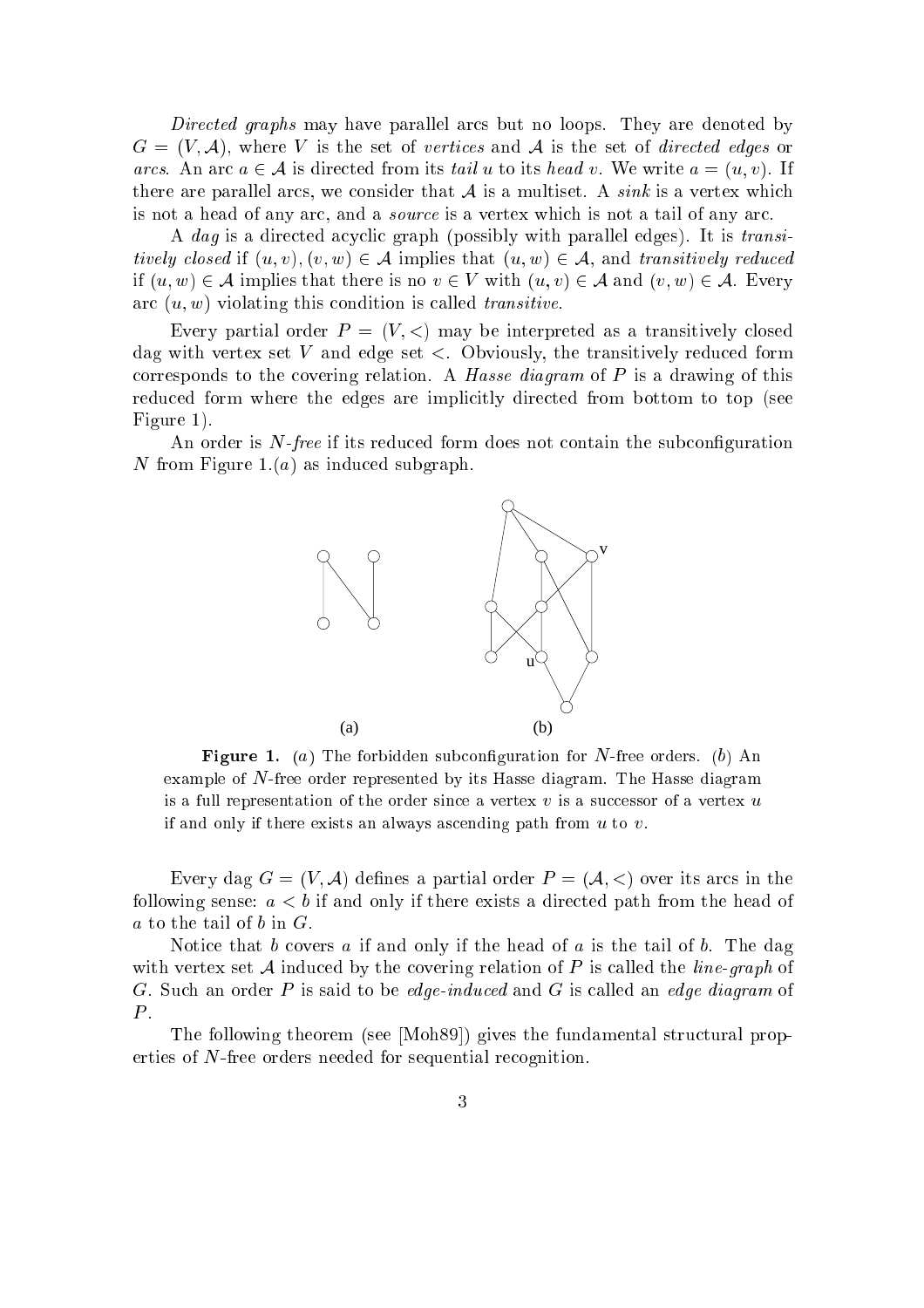**Theorem 1.** Given a partial order  $P = (V, <)$ , the following statements are equivalent:

- $(1.1)$  P is N-free.
- (1.2) For all  $u, v \in V$ , ImSucc $(u) = \text{Im}Succ(v)$  or ImSucc $(u) \cap \text{Im}Succ(v) = \emptyset$ .
- $(1.3)$  P is edge-induced.

The optimal sequential recognition algorithm [Sys82] verifies property 1.2 by scanning incrementally each vertex and its set of immediate successors. It assumes that the order is given in transitively reduced form. Its running time is  $O(|V| +$  $|\prec|$ ).

An equivalent graph-theoreti approa
h to Theorem 1 has been developed in [VTL82], *cf.* also [FGS85]. As we will see, it is more appropriate for parallel algorithmics. They define the class of *complete bipartite composite dags* (CBC dag for short) as the class of directed acyclic graph  $G = (V, \mathcal{A})$  for which there exists a partition  $B_1, \ldots, B_k$  of A such that:

- $(2.1)$  each  $B_i$  induces a complete bipartite subgraph of G  $(B_i)$  is called a bipartite *component* of  $G$ .
- $(2.2)$  for each non-sink vertex v, all arcs leaving v belong to the same bipartite omponent,
- $(2.3)$  for each non-source vertex v, all arcs entering v belong to the same bipartite omponent.



**Figure 2.** (a) A complete bipartite graph with source set S and sink set T. (b) The bipartite components of the transitive reduction of the  $N$ -free order represented in Figure 1.

Statements 2.2 and 2.3 are simply a ondition of maximality of the bipartite components (see Figure 2). Using this definition, another characterization theorem is given: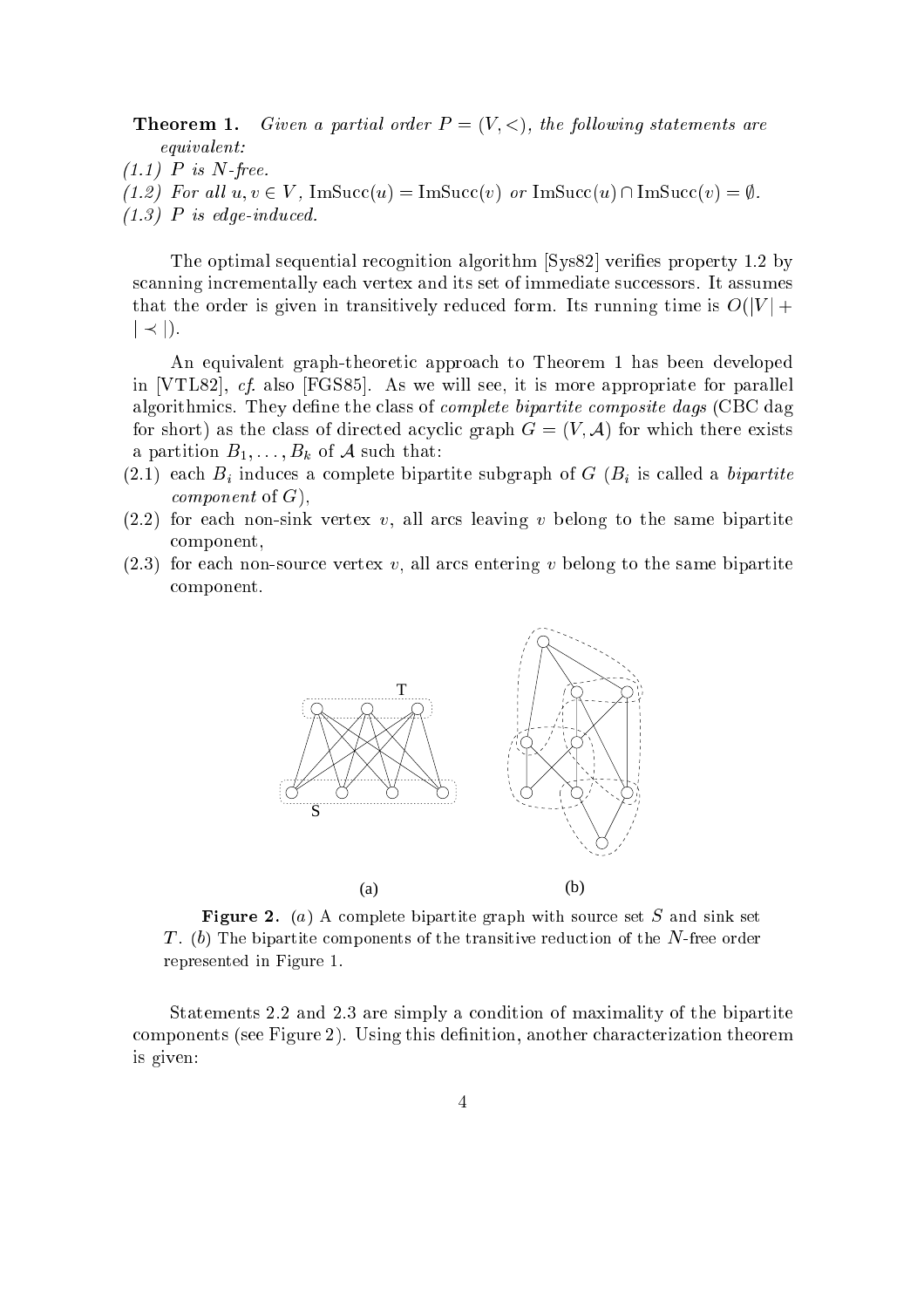**Theorem 3 [VTL82].** A dag is CBC if and only if it is the transitive reduction of an N-free order.

**Remarks:** Let  $S_i$  and  $T_i$  respectively denote the source set and the sink set of the bipartite component  $B_i$ . Then for all  $v \in T_i$ , ImPred $(v) = S_i$  and for all  $u \in S_i$ ,  $\text{Im}Succ(u) = T_i$ . Thus we have:

$$
\{S_i, 1 \le i \le k\} = \{\text{ImPred}(v), v \in V\}
$$
  
and 
$$
\{T_i, 1 \le i \le k\} = \{\text{ImSucc}(u), u \in V\}.
$$

Each  $S_i$  (respectively  $T_i$ ) will be called a *component source set* (respectively *com*ponent sink set) of G whose bipartite component is  $B_i$ .

## 3. Parallel re
ognition algorithms.

In the following we develop two parallel algorithms for  $N$ -free order recognition. They are both based on Theorem 3 and they ompute the bipartite omponents. They suppose that the input is given in transitively redu
ed form.

For the remaining of this paper, let  $n$  and  $m$  respectively denote the number of verti
es and ar
s of the input.

The first algorithm employs the *exclusive-read exclusive-write* (EREW for short) PRAM, where only one processor at a time can read from or write to a memory location. It runs in  $O(\log n)$  time with  $O(n+m)$  processors.

The second algorithm employs the *arbitrary concurrent-read concurrent-write* (arbitrary-CRCW for short) PRAM. In case of write conflict, only one arbitrary processor succeeds in writing its value. The second algorithm runs in constant time with  $O(n^2)$  processors.

#### 3.1 Data-stru
ture independent algorithm.

The two parallel algorithms are based on the following data-stru
ture independent algorithm:

#### Algorithm 1. N-free order recognition

*Input:* A transitively reduced graph  $G = (V, \mathcal{A})$ .

Output: True if the transitive closure of G is an N-free order and false if not.

Step 1. Let  $S_i$  and  $T_i$  respectively denote the source set and the sink set of the bipartite component  $B_i$   $(1 \leq i \leq k)$ . Compute the bipartite components supposing that  $G$  is the transitive reduction of an  $N$ -free order as follows:

Select a vertex  $u_i$  in each component source set  $S_i$  using  $\{S_i, 1 \le i \le k\}$  $\{\text{ImPred}(v), v \in V\}.$ 

For all such vertex  $u_i$ ,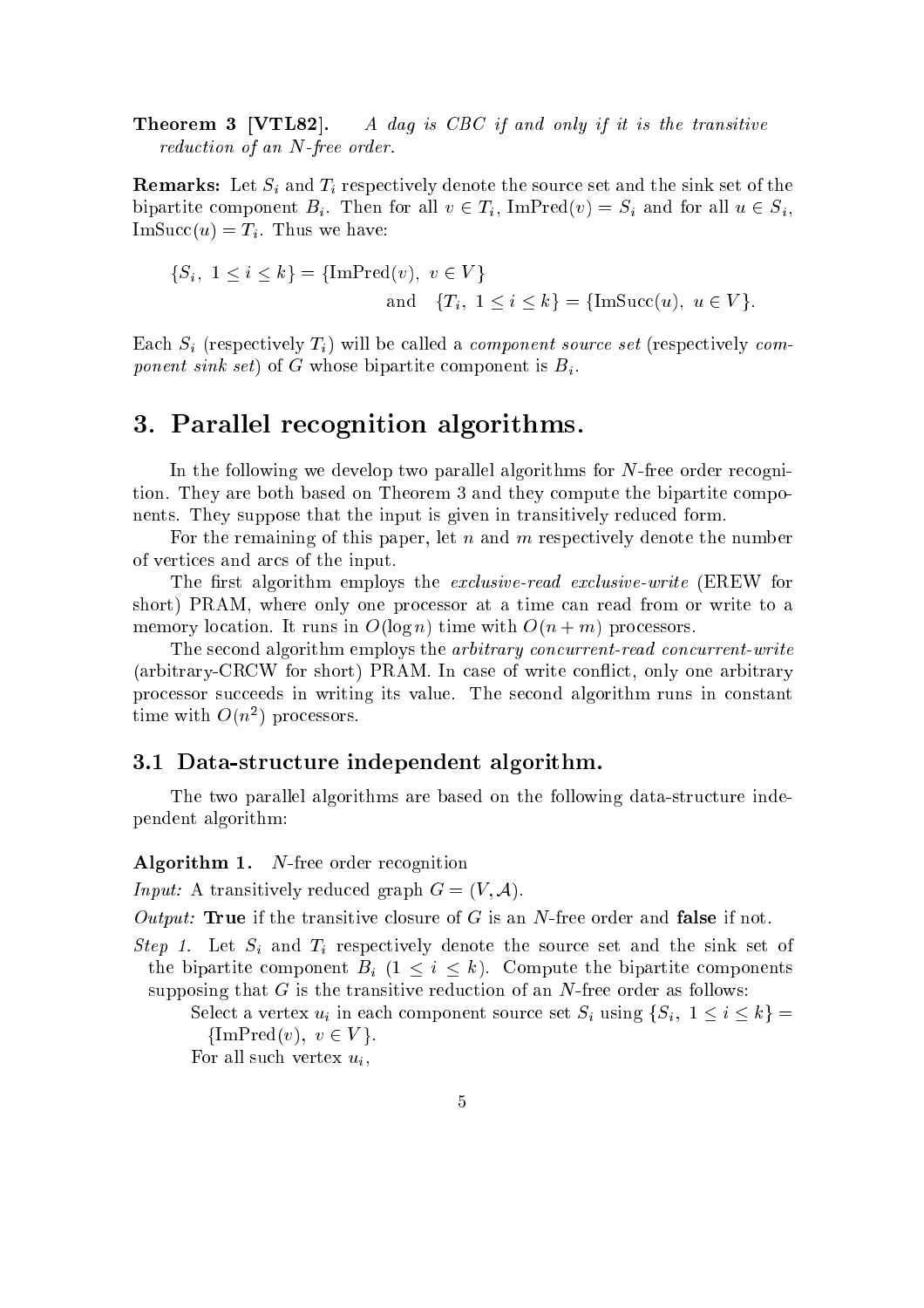identify  $T_i = \text{Im}Succ(u_i),$ identify the  $B_i$  as the set of all arcs having their head in  $T_i$ .

Step 2. Check whether the three conditions 2.2, 2.3 and 2.1 for CBC dags are verified. If it is the case then  $G$  is the transitive reduction of an N-free order. else return false.

**Remarks:** Notice that in any case, the components computed in Step 1 form a partition of the arc set. Moreover they induce bipartite subgraphs of  $G$  because G is transitively reduced. Indeed, if it was not the case, a component  $B_i$  would contain two arcs of the form  $(u, v)$  and  $(v, w)$ . It would also contains by construction the arc  $(u_i, v)$  and the arc  $(u_i, w)$  which would then appear to be a transitive arc. This would violate the fact that  $G$  is transitively reduced. Thus in Step 2, for condition 2.1 we just have to check that these subgraphs are complete.

Notice also that all the arcs entering a vertex  $v \in T_i$  will be in the same bipartite component  $B_i$  by construction. Thus condition 2.3 will always be verified and we do not need to check it. On the other hand, when we successfully check, for some sink vertex  $u$ , that all the arcs leaving it are in the same bipartite component  $B_i$  (condition 2.2), we then know that  $u \in S_i$ . Thus the component source sets are omputed at the same time.

As a final remark, let us explain how we will deal with disjoint subsets. The bipartite components are disjoint subsets of A. Every  $B_i$  will be numbered by  $u_i$ . The bipartite components will be represented in array  $\underline{B}$  such that an arc j is in  $B_i$  if and only if  $\underline{B}[j] = u_i$ . The  $S_i$  (respectively the  $T_i$ ) are disjoint subsets of V. Every  $S_i$  (respectively  $T_i$ ) will have same number as  $B_i$ . The  $S_i$  (respectively the  $T_i$ ) will be analogously represented in an array  $S$  (respectively  $T$ ).

#### **Theorem 4.** Algorithm 1 determines whether a transitively reduced graph G is N-free.

The proof follows from theorem 3.

**Proof:** If the input G is the transitive reduction of an N-free order (*i.e.* a CBC dag), then the algorithm really omputes its bipartite omponents in Step 1 and the three tests succeed in Step 2.

Anyway, no matter what partition of the arc set has been computed in Step 1. if the tests succeed in Step 2 then  $G$  is a CBC dag. If  $G$  is not the transitive redu
tion of an N-free order then we annot have omputed bipartite omponents in Step 1 and one of the tests will fail in Step 2. П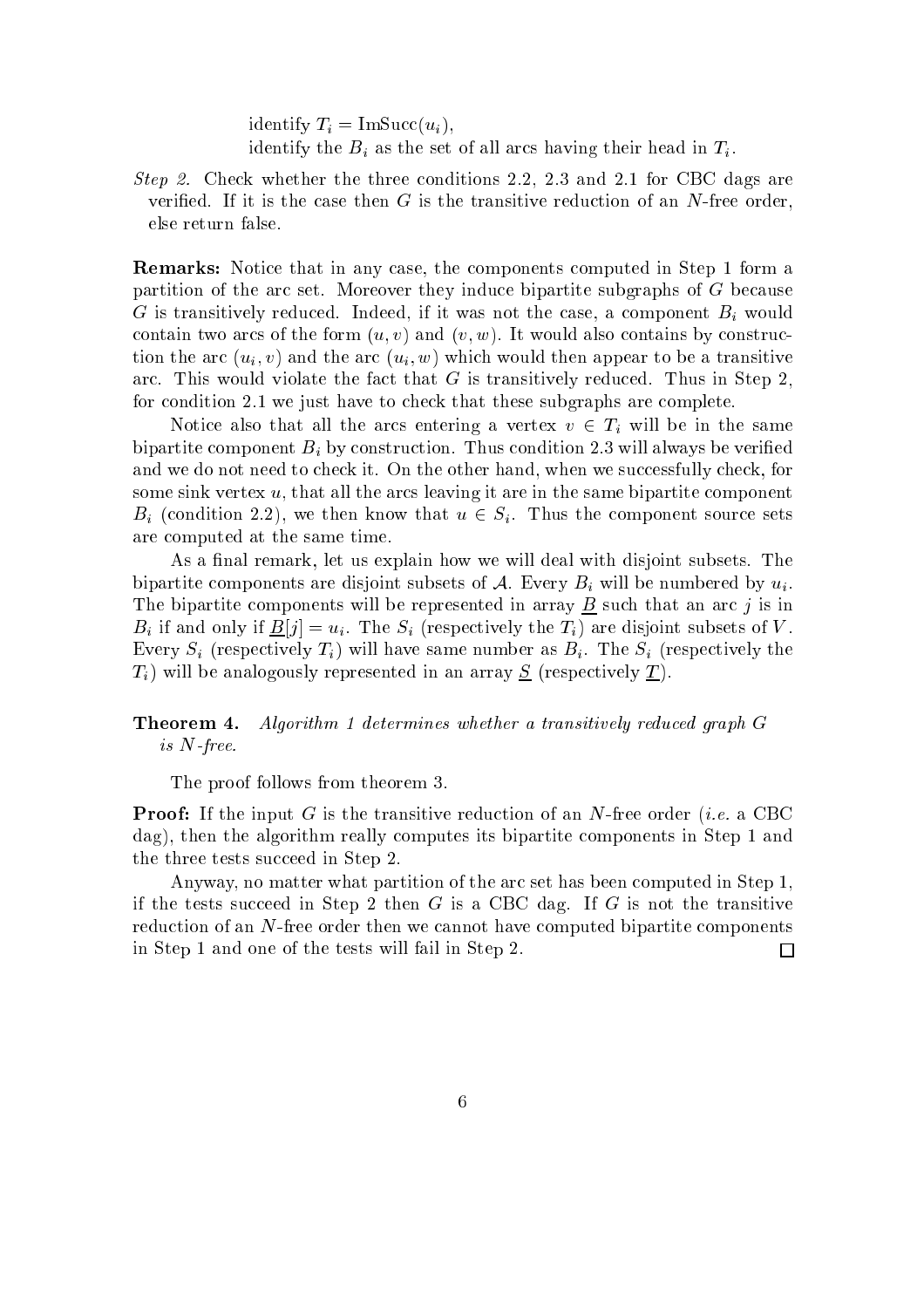### 3.2 An EREW algorithm.

In the remaining of the paper, we mix up verti
es and their numbers, more formally, we suppose that  $V = \{1, \ldots, n\}.$ 

The first parallel N-free order recognition uses an  $arc-array$  data structure. where the arcs are explicitly stored as couples of vertex numbers in an array  $A$ . During the algorithm, we sort couples of integer between 1 and  $n$  (the numbers of the vertices). As no efficient bucket sort running on EREW PRAM is known. we will always use the Cole Parallel Merge Sort  $\lceil \text{Co188} \rceil$  which can sort k elements in  $O(\log k)$  time using k processors. These couples will be sorted according to the lexicographical order  $\lt_{lex}$  defined by:

$$
(u, v) <_{lex} (u', v') \iff \begin{cases} \text{either } u < u' \\ \text{or } u = u' \text{ and } v < v'. \end{cases}
$$

or according to the anti-lexicographical order  $\lt_{anti}$  defined by:

$$
(u, v) <_{anti} (u', v') \Longleftrightarrow (v, u) <_{lex} (v', u').
$$

In a lexi
ographi
ally (respe
tively anti-lexi
ographi
ally) sorted array of ouples, we call *blocks* the subarrays of consecutive couples having same first (respectively second) component (see Figure 3).





**Figure 3.** (a) The N-free order represented in Figure 1 with numbered vertices.  $(b)$  The arc-array representation of its reduced form sorted lexicographically. The blocks which are the subarrays of couples having same first component are outlined.  $(c)$  The arc-array sorted anti-lexicographically. The blocks are the subarrays of couples having same second component.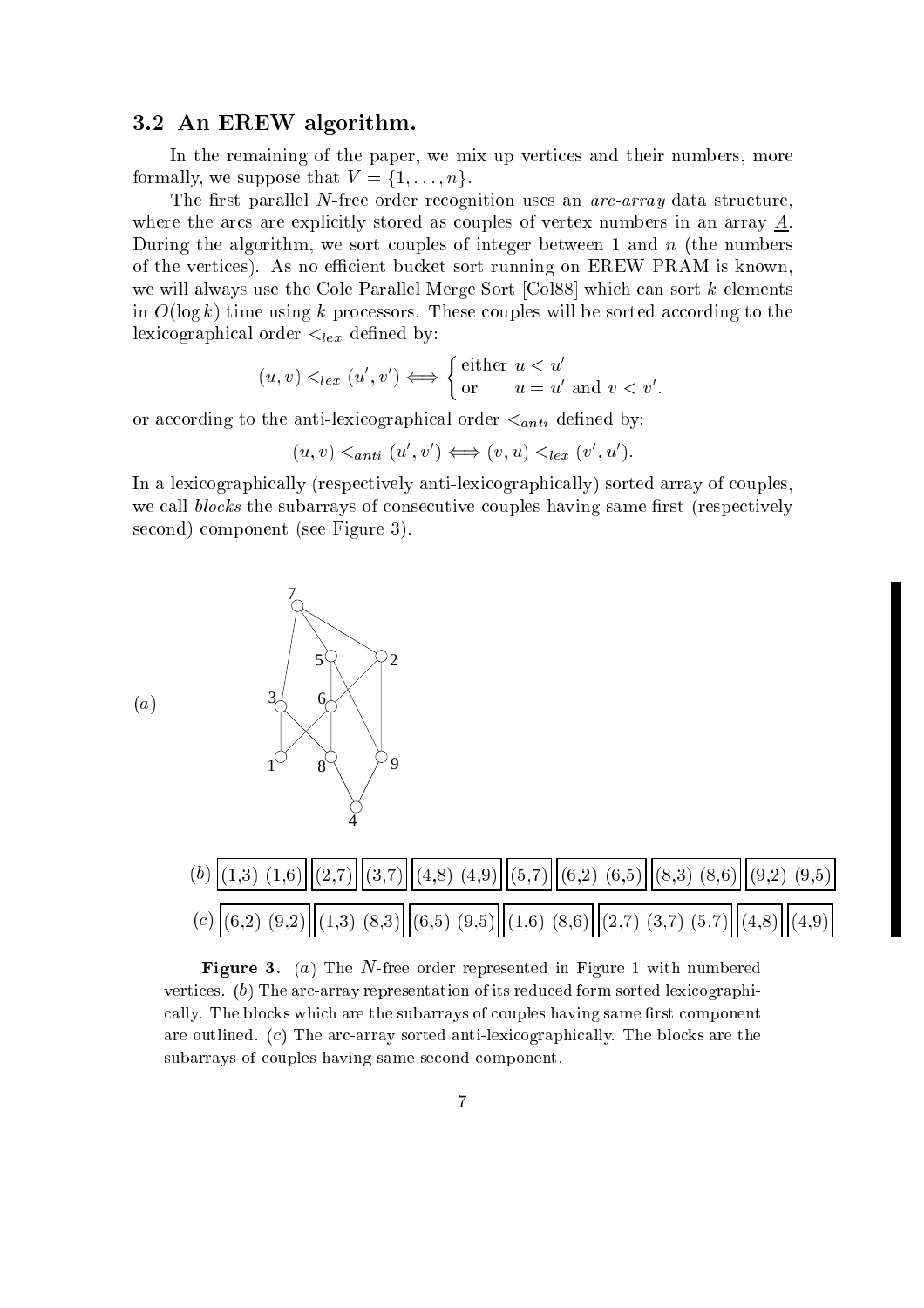In this first implementation of Step 1 of Algorithm 1, the chosen vertex in each omponent sour
e set will be the one having minimal number. The idea will be to select these elements  $u_1, \ldots, u_k$  without having computed the component source set  $S_1, \ldots, S_k$  that respectively contain them. To do so, we anti-lexicographically sort the arc-array. Consider now the arcs of a block and let  $v$  be their common se
ond omponent. Keeping only their tails, we obtain the sorted list of the elements of ImPred $(v)$ . Thus the first element of this list is the selected vertex of the component source set  $\text{ImPred}(v)$ . Obviously this first element will be the same for any w such that  $\text{ImPred}(w) = \text{ImPred}(v)$ . In the example of Figure 3, the selected vertices will be  $6, 1, 2$  and 4. Then we can easily identify the corresponding  $T_i$  and  $B_i$  giving them number  $u_i$ .

The out-degree  $D^+(u)$  of each vertex u of the input  $(1 \le u \le n)$  will be required in Step 2. We will verify that every  $B_i$  computed in Step 1 is complete by checking that all its sources have same out-degree. This is sufficient since  $D^+(u_i) = |T_i|$  by construction. The out-degrees can easily be calculated in  $O(\log n)$  time using for example, a lexicographical sorting of the arcs and a parallel prefix computation.

The algorithm is as follows:

#### Algorithm 2. EREW implementation

Input: A transitively reduced graph G.

Output: True if the transitive closure of G is an N-free order and false if not.

 $\sim$ 

Implementation of Step 1 of Algorithm 1 1 Sort the arcs of array A anti-lexicographically. 2 For all  $1 \leq j \leq m$  do 3 Let  $(u, v)$  be the arc in array position  $A[j]$ .  $\mathbf{F}(u, v)$  is the first arc of its block (*i.e.* if the head of the arc in array position  $\underline{A}[j-1]$  is different from v) then set  $\underline{T}[v] := u$ . 5 Set the bipartite component number of the arc  $(u, v)$  to  $\underline{B}[j] := \underline{T}[v]$ . -Implementation of Step 2 of Algorithm 1  $\sim$  $\{$ Checking condition 2.2: are the arcs leaving each vertex in the same bipartite omponent? Sort the arcs lexicographically. ∤ Check that in every block, all arcs have same bipartite component number: } 7 For all  $2 \leq i \leq n$  do 8 Let  $(u_1, v_1)$  and  $(u_2, v_2)$  be the couples in array positions  $\underline{A}[i-1]$  and  $\Delta[i]$  respectively. 9 If  $u_1 = u_2$  then ReturnValue[i] :=  $(\underline{B}[i-1] = \underline{B}[i])$  $10$  Else ReturnValue[i] := true 11  $S[u_2] := B[i]$ 12 Let  $(u, v)$  be the couple in array position  $\underline{A}[1]$ , set  $\underline{S}[u] := \underline{B}[1]$ .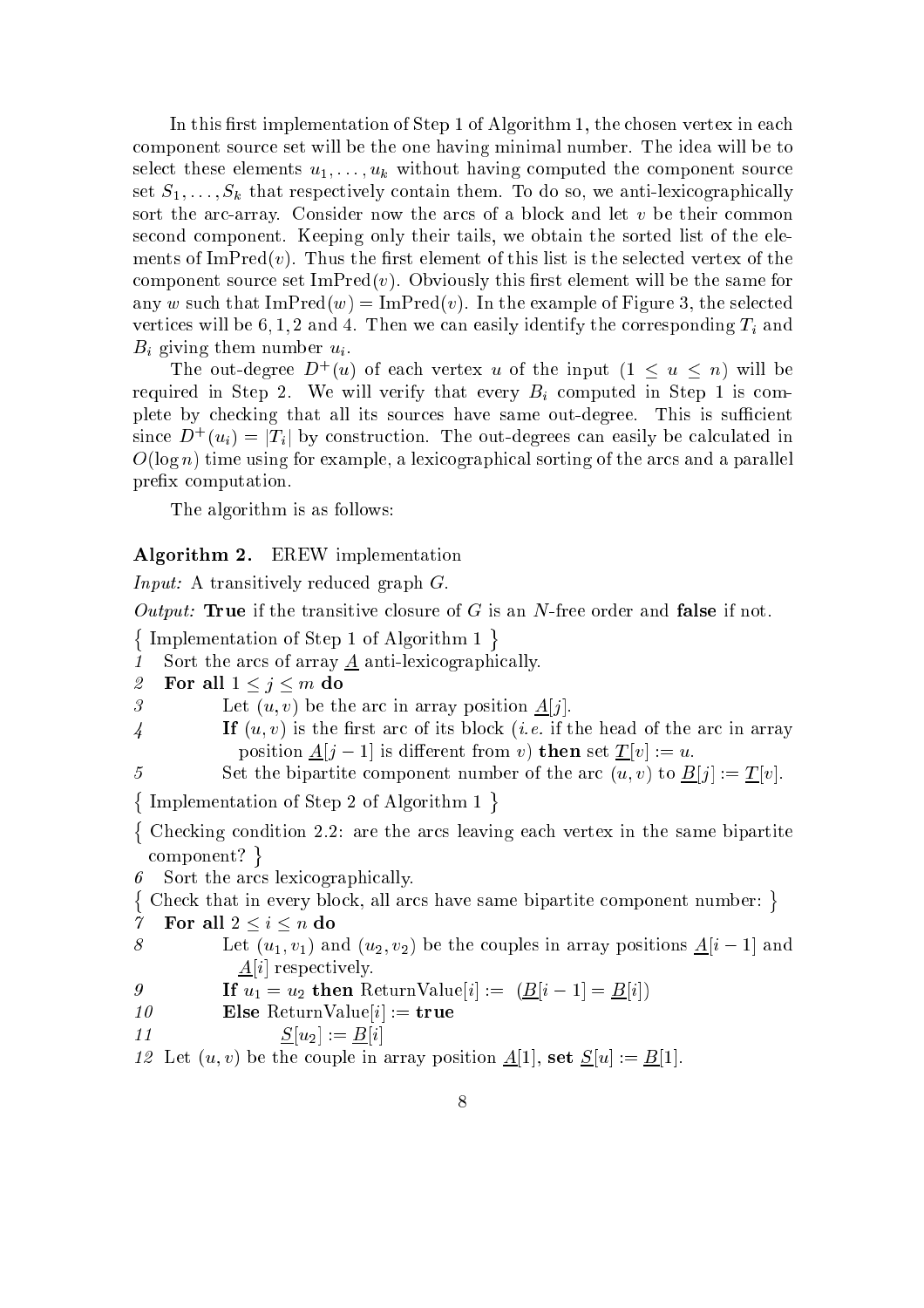13 If not $(\bigwedge_{i=2}^n \mathrm{ReturnValue}[i])$  then return false

 $\{$  Checking condition 2.1; are the bipartite components complete?  $\}$ 

- 14 Store the couples  $(S[u], D^+(u))$  lexicographically.
- 15 Che
k in the same way as previously that in every blo
k all the ouples have same se
ond omponent.
- 16 If the two tests have succeeded then return true.

**Theorem 5.** Algorithm 2 determines whether a transitively reduced graph G is N-free. It runs on EREW PRAM in  $O(\log n)$  time using  $n+m$  processors.

**Proof:** Algorithm 2 is clearly equivalent to Algorithm 1. The concurrent read in line 5 can be implemented with a prefix computation in  $O(\log n)$  time using m processors. All sorts and conjonctions can run in  $O(\log n)$  time using  $O(n+m)$ pro
essors. The result follows.  $\Box$ 

#### 3.3 A CRCW algorithm.

We now propose a constant time algorithm. This is possible because we deeply use the arbitrary concurrent write ability to compute partitions instead of sorting operations. We will he
k that the bipartite omponents are omplete thanks to the complementary graph: we will test if no arc is missing in any component. The use of the complementary graph induces a  $O(n^2)$  workload. Algorithm 3 is based on an *adjacency-matrix* structure which allows to work on both the graph and its complement. The adjacency-matrix M for the input graph  $G = (V, \mathcal{A})$  is defined as follows:

$$
M[u, v] = \begin{cases} \textbf{true} \text{ if } (u, v) \in \mathcal{A} \\ \textbf{false} \text{ otherwise.} \end{cases}
$$

Notice that we can easily compute this representation from an arc-array data structure in constant time using  $n<sup>2</sup>$  processors.

To implement Step 1 of Algorithm 1, every bipartite omponent will be omputed in two phases. Consider a component source set  $S_i$ . For all  $v \in V$  such that ImPred $(v) = S_i$ , we have to isolate the same vertex  $u_i$ . First we pick an arbitrary vertex  $ST[v] \in \text{ImPred}(v)$  (lines 1-2). In each component source set, we keep only the picked vertex having minimal number (lines 3-6). Then for each such vertex  $u_i$ , we respectively compute  $T_i$  and  $B_i$  as the immediate successors set of  $u_i$  (lines 7-8) and as the set of the arcs entering  $T_i$  (line 9). Figure 4 illustrates lines 1-6 on an example.

### Algorithm 3. CRCW implementation

Input: A transitively reduced graph G.

Output: True if the transitive closure of G is an N-free order and false if not.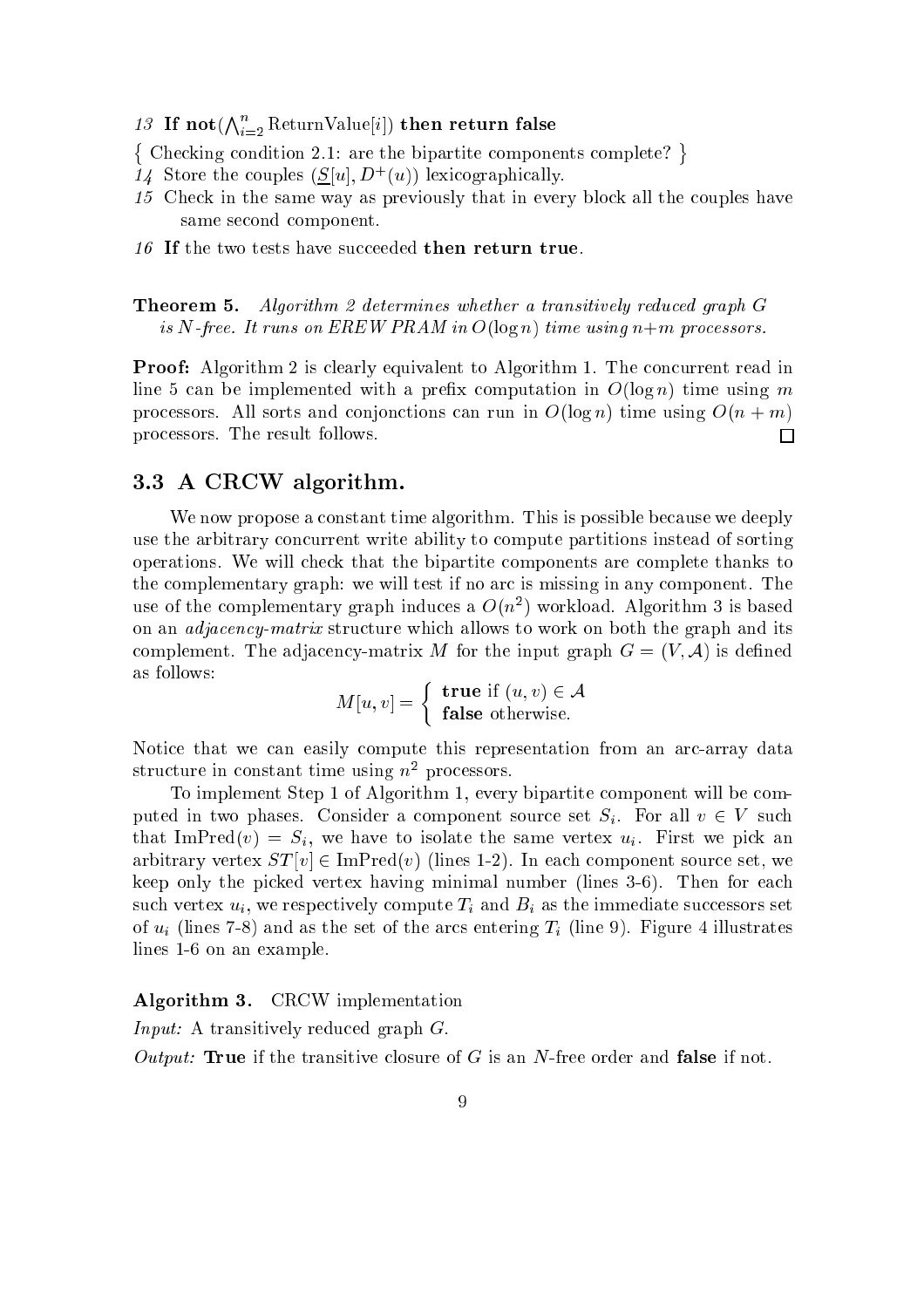

**Figure 4.** Selecting a source in each bipartite component. (a) A bipartite component with numbered vertices.  $(b)$  Here, an arbitrary concurrent write has determined  $ST[5] = 2$  and  $ST[6] = ST[7] = 3$  (line 2). Thus we mark 2 and 3 (line 4). The existence of the arc  $(3,5)$  proves that 3 and  $2 = ST[5]$  are in the same source set  $\text{ImPred}(5) = \text{ImPred}(6) = \text{ImPred}(7)$  and thus that 3 is not the marked vertex with minimal number in this sour
e set. Hen
e 3 will be unmarked (line 6).

 Implementation of Step 1 of Algorithm 1  $\sim$ 

1 For all  $1 \leq u, v \leq n$  do if  $M[u, v]$  then 2  $ST[v] := u$  arbitrary on
urrent write 3 For all  $1 \le u \le n$  do Marked[u] := false 4 For all  $1 \le v \le n$  do Marked $ST[v] :=$ true 5 For all  $1 \leq u, v \leq n$  do if  $M[u, v]$  then 6 If  $u > ST[v]$  then Marked $[u] :=$  false { concurrent write of same value } 7 For all  $1 \leq u, v \leq n$  do if  $M[u, v]$  then 8 **If** Marked[u] **then**  $T[v] := u$ 9  $B[u, v] := T[v]$  Implementation of Step 2 of Algorithm 1  $\sim$ 10 Result :=  $true$  Che
king ondition 2.2: are the ar
s leaving ea
h vertex in the same bipartite

omponent? Compute the sour
e set of every bipartite omponent: 

11 For all  $1 \leq u, v \leq n$  do if  $M[u, v]$  then

12  $S[u] := B[u, v]$  arbitrary on
urrent write 13 If  $S[u] \neq B[u, v]$  then Result := false { check that the previous on
urrent write was indeed a on
urrent write of the same value 

-Checking condition 2.1: are the bipartite components complete? } { Check that no arc is missing in any component: }

14 For all  $1 \leq u, v \leq n$  do if not $(M[u, v])$  then

15 **If**  $S[u]$  and  $T[u]$  are defined **and**  $S[u] = T[v]$  then Result := **false**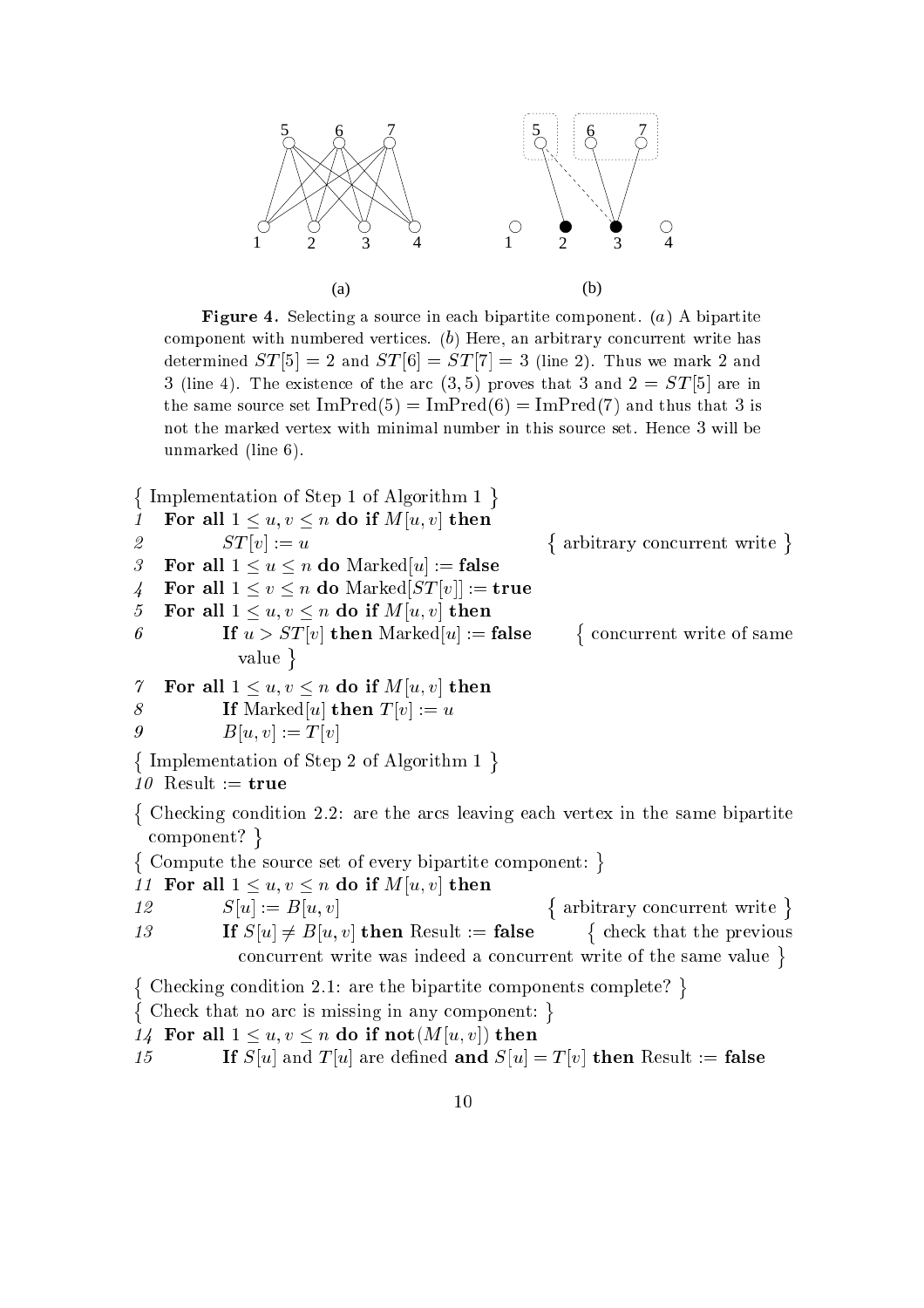**Theorem 6.** Algorithm 3 determines whether a transitively reduced graph G is N-free. It runs on CRCW PRAM in constant time using  $n^2$  processors.

**Proof:** The time and number of processors bounds are clear.

In line 13, all arcs  $(u, v)$  leaving u write their bipartite component number in  $S[u]$  and check in line 14 that they have all written the same value, checking by the way condition 2.2. Notice that two vertices  $u$  and  $v$  are sources of the same bipartite component if and only if  $S[u] = S[v]$ .

We check that every bipartite component  $B_i$  joining vertices from  $S_i$  with  $T_i$ is complete by testing whether an arc  $(u, v)$  verifying  $u \in S_i$  and  $v \in T_i$  is missing in line 17.

We still have to prove that the implementation of Step 1 of Algorithm 1 is orre
t. We suppose that the input is a CBC dag as we do not matter what is omputed otherwise.

Consider a bipartite component  $B_i$  joining vertices from  $S_i$  with  $T_i$ . For all  $v \in T_i$ ,  $ST[v]$  is set in line 2 to an arbitrary vertex in  $S_i = \text{ImPred}(v)$ . The vertices of the form  $ST[v]$  are marked in line 4. Let  $u_i$  be the marked vertex with minimal number in  $S_i$  and let  $v_i$  be a vertex such that  $ST[v_i] = u_i$ .

Consider now line 6. For all arc  $(u_i, v)$  leaving  $u_i, v \in T_i$  and thus we have  $ST[v] \geq u_i$ . Hence  $u_i$  is still marked after this line. On the other hand for all  $u \in S_i$  different from  $u_i$ , the arc  $(u, v_i)$  is present in the graph since the bipartite component is complete by hypothesis. As  $u > ST[v_i]$ , Marked[u] is set to **false**. After line 6,  $u_i$  is the only marked vertex in  $S_i$ . Thus the write in line 8 is exclusive and  $T_i = \text{Im}Succ(u_i)$  is the set of vertices v verifying  $T[v] = u_i$ . The arcs  $(u, v)$  of  $B_i$  are those entering a vertex in  $T_i$  as computed in line 9. They can be identified by  $B[u, v] = u_i$  the number of  $B_i$ .  $\Box$ 

## 4. Parallel algorithms for onstru
ting edge diagrams.

In the following se
tion, we provide algorithms whi
h determine an edge diagram edge-indu
ing a given N-free order.

#### 4.1 Properties of the bipartite omponents.

Let  $G = (V, \mathcal{A})$  be the transitive reduction of an N-free order P. By theorem 3, G is a CBC dag. Let  $B_1, \ldots, B_k$  be the partition of its arc set in bipartite components. For every  $B_i$ , we denote by  $S_i$  the set of sources of  $B_i$  and by  $T_i$  the set of sinks of  $B_i$ .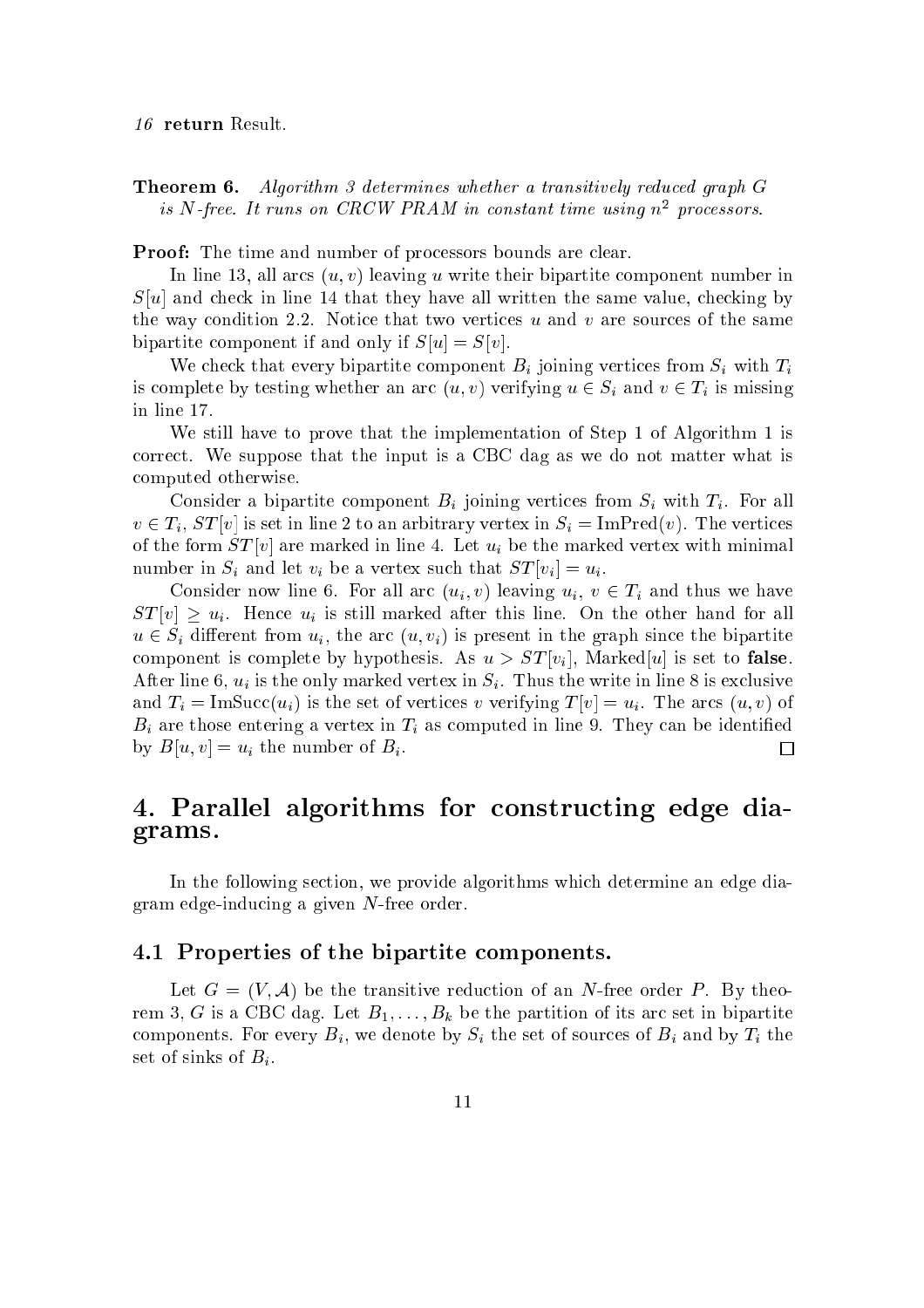Let  $T_0$  be the source set of G and  $S_{\infty}$  be the sink set of G. Thus  $T_0, T_1, \ldots, T_k$ and  $S_1, \ldots, S_k, S_\infty$  form two partitions of V. In addition, we introduce two "virtual" bipartite components  $B_0$  and  $B_{\infty}$ . We formally set that  $T_0$  is the component sink set of  $B_0$  and that  $S_{\infty}$  is the component source set of  $B_{\infty}$ .

Now consider the dag  $R = \left( \{B_0, B_1, \ldots, B_k, B_\infty\}, \widetilde{V} \right)$ Each vertex  $v \in V$  is associated to an arc  $\widetilde{v} \in \widetilde{V}$  of  $R$  ( $\widetilde{V}$  is a multiset):

(7) if  $v \in T_i$  and  $v \in S_j$  then  $\widetilde{v} = (B_i, B_j)$  is an arc from  $B_i$  to  $B_j$ .

Notice that R may have parallel arcs as there may be several vertices in  $T_i\cap S_j$ .



**Figure 5.** (a) The N-free order of Figure 1 represented by its Hasse diagram where the bipartite components are outlined.  $(b)$  Its unique edge diagram which has a single source and a single sink. Its vertices are the bipartite components represented in a (plus a source and a sink). Each arc is associated to a vertex of the N-free order.

#### **Theorem 8 [VTL82].** The dag R is an edge diagram of P.

**Proof:** G is the line graph of R as its arcs  $(u, v)$  are those verifying  $u \in S_i$  and  $v \in T_j$  for some  $j \in \{1, \ldots, k\}$  and we can write  $u = (B_i, B_j)$  and  $v = (B_j, B_k)$  for some  $i, k \in \{0, 1, \ldots, k, \infty\}.$ П

Notice that R is the only edge diagram of P which has a single source and a single sink.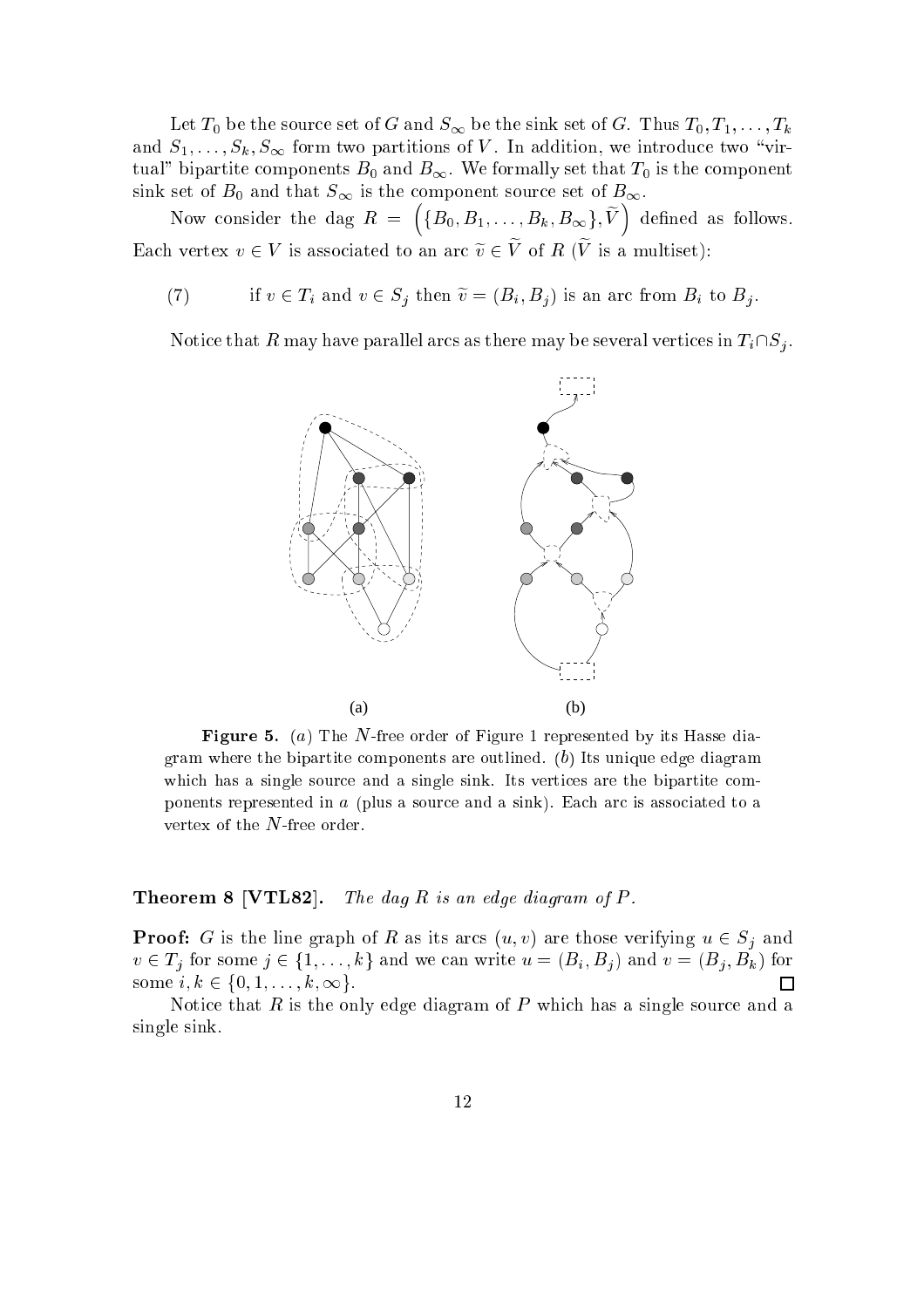#### 4.2 Algorithms.

Parallel algorithms which determine an arc array representation of a corresponding edge diagram given an N-free order can easily be obtained from the re
ognition algorithms we have proposed.

Suppose that the input is the reduced form of an  $N$ -free order. We have already mentioned the fact that these algorithms compute the  $S_i$  and the  $T_i$  (1  $\leq$  $i \leq k$ ). In addition, let us suppose that at the beginning of the algorithms, arrays  $\underline{T}$  and  $\underline{S}$  are respectively initialized to 0 and  $\infty$ . The sources (respectively the sinks) are the only vertices for which  $\underline{T}$  (respectively  $\underline{S}$ ) is not computed. Thus at the end of the algorithm,  $\underline{T}$  (respectively  $\underline{S}$ ) represents the partition  $T_0, T_1, \ldots, T_k$ (respectively  $S_1, \ldots, S_k, S_\infty$ ) where  $T_0$  has number 0 (and  $B_\infty$  has number  $\infty$ ). Thus by adding the following line, we obtain parallel algorithms for constructing an arc-array  $V$  representing the edge diagram defined by  $7$  without changing the previous omplexities.

- (9) For all  $1 \le u \le n$  do  $\widetilde{V}[u] := (\underline{T}[v], \underline{S}[v]).$
- **Theorem 10.** Algorithms 2 and 3 enhanced by  $(9)$  determine whether a transitively redu
ed graph is the transitively redu
ed form of an N-free order and construct (if the answer is yes) a corresponding edge diagram. They respectively run on EREW PRAM in  $O(\log n)$  time using  $n+m$  processors ana on CRCW PRAM in constant time using n<sup>-</sup> processors.

**Proof:** The proof follow from Section 4.2.

**Remarks:** An edge diagram R gives a sublinear representation of the corresponding N-free order P as its size is  $O(n)$ . This representation allows to answer in constant time to the query "Is u an immediate predecessor of  $v$ ?" by testing whether the head of  $\widetilde{u}$  is the tail of  $\widetilde{v}$ .

The transitively closed form of  $P$  can be obtained from the transitive closure of R as the query "Is u a predecessor of  $v$ ?" can be answered by testing whether there exists in R a directed path from the head of  $\tilde{u}$  to the tail of  $\tilde{v}$ . This is interesting since in general  $R$  is much smaller than the reduced form of  $P$ .

# 5. Algorithms for distributed-memory ma
hines.

Noti
e that Algorithm 2 is omposed of several sorting and partial sum routines. Because sorting algorithms and partial sum algorithms have been studied intensively on many distributed-memory architectures, it is a relatively small step to write distributed-memory algorithms for recognizing N-free orders and constru
ting edge diagrams.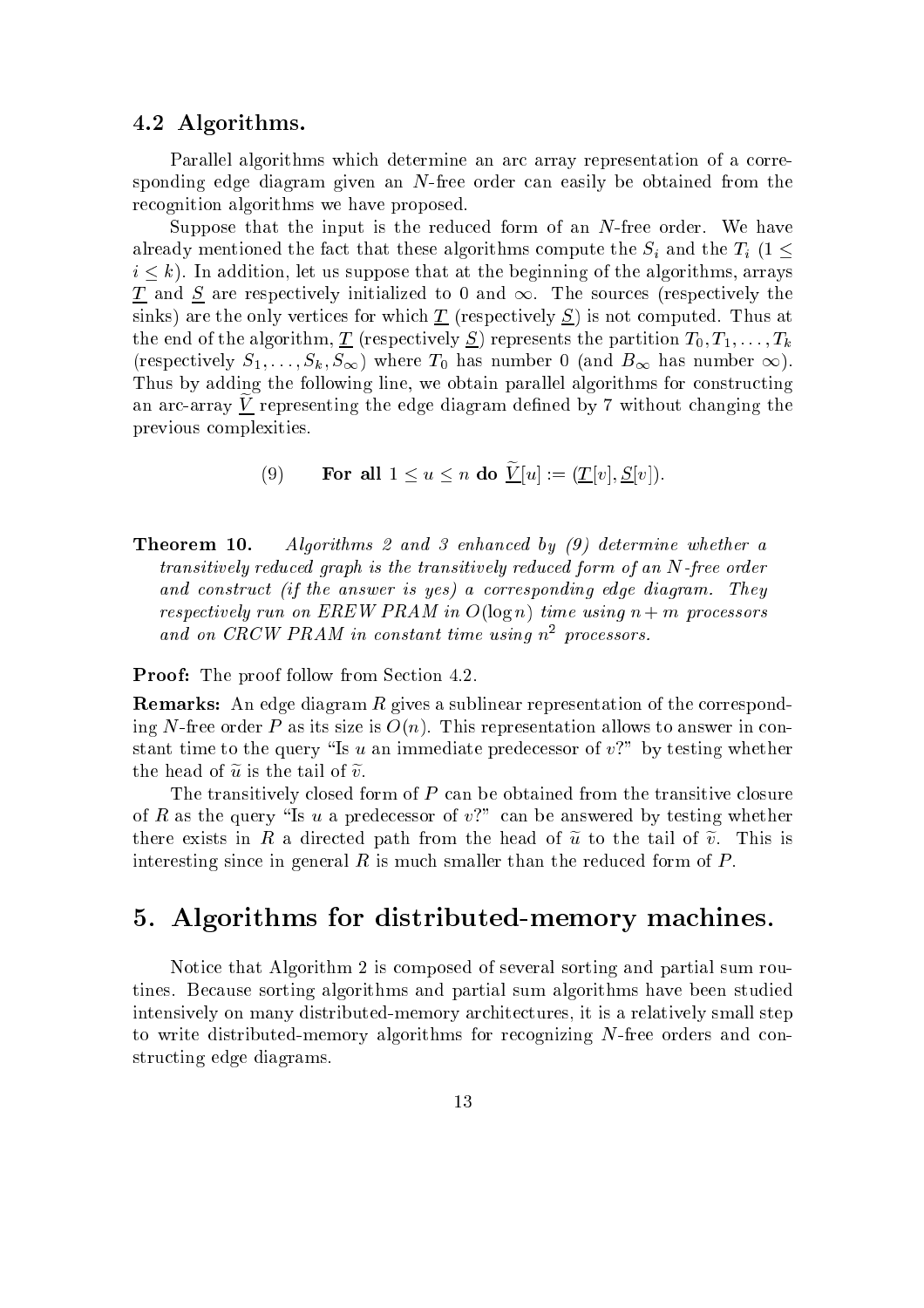Consider a hypercube architecture. The sorting procedure for hypercube with the best complexity, proposed by Cypher and Plaxton [CP90], runs in time  $O(\log n (\log \log n)^2)$  on n processors. The partial sum algorithm for hypercube introduced by Nassimi and Sahni [NS81] runs optimally in time  $O(\log n)$ . Therefore, on a hypercube we can implement Algorithm 2 to run on  $m$  processors in time  $O(\log n (\log \log n)^2)$ .

On a  $O(\sqrt{n})$  by  $O(\sqrt{n})$  mesh of processors, sorting procedures with the best complexity—for example, the rotate sort of Gafni and Marberg [MG87] or the bitonic sort of Batcher  $|\text{Bat68}|\text{—run optimally in time } O(\sqrt{n})$ . A partial sum also runs optimally in time  $O(\sqrt{n})$ . Therefore on a  $O(\sqrt{n})$  by  $O(\sqrt{n})$  mesh of processors we can implement Algorithm 2 optimally in time  $O(\sqrt{n})$ .

# 6. Perspe
tives.

In this paper we have proposed PRAM and distributed-memory algorithms for re
ognizing N-free orders and onstru
ting edge diagrams. Note that our algorithms only accept transitively reduced directed acyclic graphs as input. It is a general problem to develop parallel re
ognition algorithms whi
h do not suppose that the input is transitively redu
ed or transitively losed, and whi
h do not require transitive redu
tion nor transitive losure omputations. As far as we know, this is still an open problem for many other lasses of orders and even for very simple ones like the lass of total orders.

# 7. A
knowledgments.

This paper is intentionally stru
tured as the arti
le of Bender, Gastaldo and Morvan [BGM93].

# References.

- [Bat68] K. E. Batcher. Sorting networks and their applications. In Spring Joint Computer Conf., pages  $307-314$ , 1968.
- [BGM93] M. Bender, M. Gastaldo, and M. Morvan. Parallel interval order recognition and onstru
tion of interval representation. Te
hni
al Report RR 93-27, LIP ENS-Lyon, September 1993. To appear in Theoretical Computer S
ien
e.
- [Col88] Richard Cole. Parallel merge sort. SIAM J. Comput., 17(4), August 1988.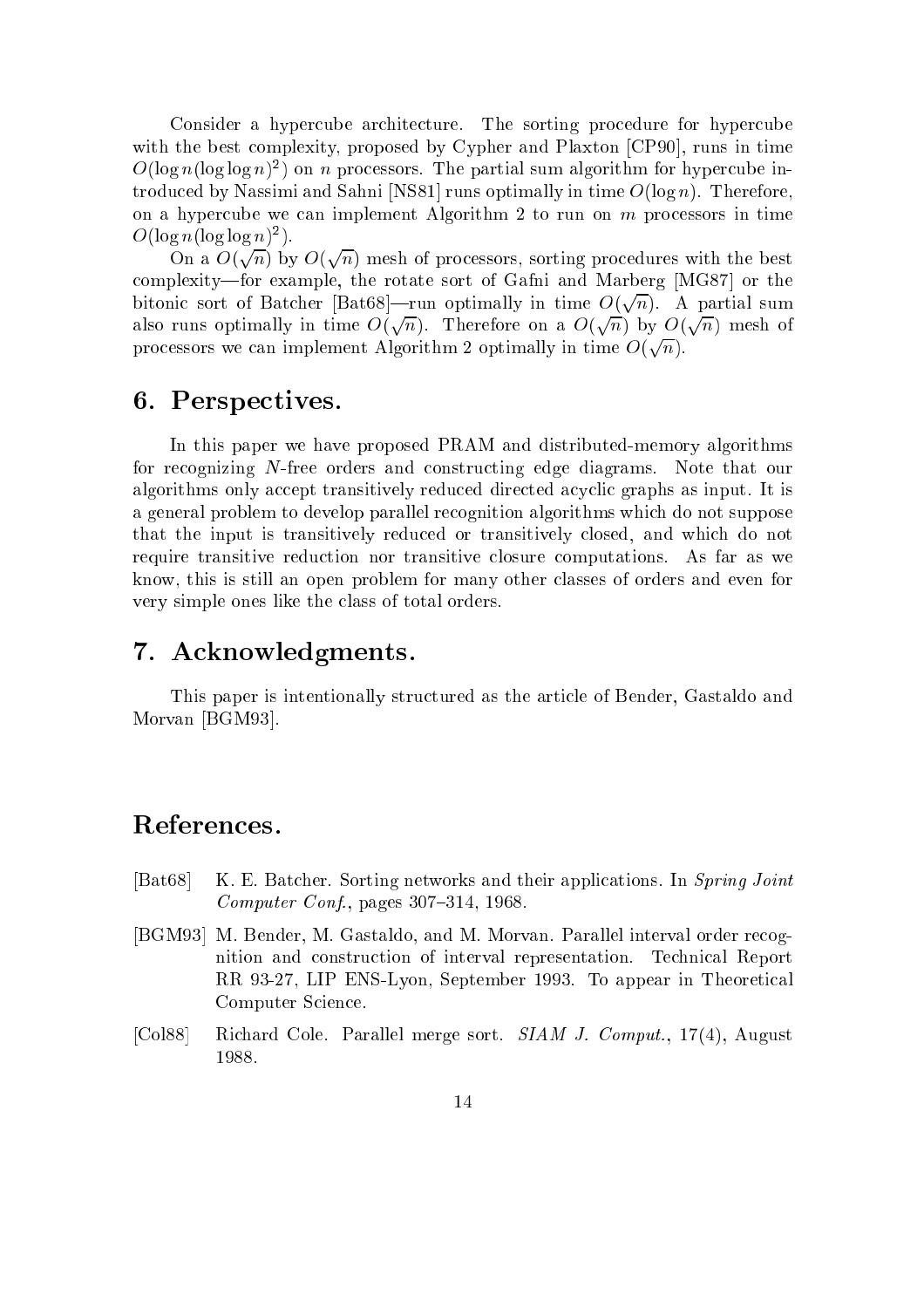- [CP90] R. Cypher and C. G Plaxton. Deterministic Sorting in Nearly Logarithmic Time on the Hypercube and Related Computers. In 22nd Annual Symposium on Theory of Computing, pages 193–203, October 1990.
- [Elm77] S. E. Elmaghraby. In Activity Networks, Wiley, New York, 1977.
- [FGS85] U. Faigle, G. Gierz, and R. Schrader. Algorithmic approaches to setup minimization.  $SIAM$  J. Comput., 14:954-965, 1985.
- [Gab81] H. Gabow. A linear time recognition algorithm for interval dags. *Infor*mation Processing Letters,  $12(1):20-22$ , February 1981.
- [Gol80] M. C. Golumbic. Algorithmic Graph Theory and Perfect Graphs. Academi Press, New York, 1980.
- [Gri69] P. Grillet. Maximal chains and antichains. Fund. Math.,  $65:157-167$ , 1969.
- [HB78] R. L. Hemminger and L. W. Beineke. Line graphs and line digraphs. In L. W. Beineke and R. J. Wilson, editors, *Selected topics in graph theory*. pages 271–305, London, 1978. Academic Press.
- [HJ85] M. Habib and R. Jegou. N-free posets as generalizations of series-parallel posets. *Discrete Appl. Math.*, 12(3):279-291, 1985.
- [HN60] F. Harary and Z.R. Norman. Some properties of line digraphs. Rend. Cir
. Math., 9(161-168), 1960. Palermo.
- [LM73] B. Leclerc and B. Monjardet. Orders "c.a.c.". Fund. Math., 79:11-22, 1973.
- [MG87] J. M. Marberg and E. Gafni. Sorting in constant number of row and column phases on a mesh. In *Proceedings of the Allerton Conference on* Computing, Communication and Control, pages 603-612, 1987.
- [Moh89] Rolf H. Mohring. Computationally tractable classes of ordered sets. In I. Rival, editor, *Algorithms and Order*, pages 105–193. Kluwer Acad. Publ., Dordre
ht, 1989.
- [MP64] J. J. Moder and C. R. Phillips. In *Project Management with CPM and* PERT, Reinhold, New York, 1964.
- [MS91] T. H. Ma and J. Spinrad. Transitive closure for restricted classes of partial orders.  $Order, 8(2):175{-}183, 1991.$
- [NS81] D. Nassimi and S. Sahni. Data broadcasting in simd computers. IEEE Trans on Computers,  $30(2):101-107$ , 1981.
- [PLE71] A. Pneuili, A Lempel, and W. Even. Transitive orientation of graphs and identification of permutation graphs. *Canad. J. math*,  $23:160-175$ , 1971.